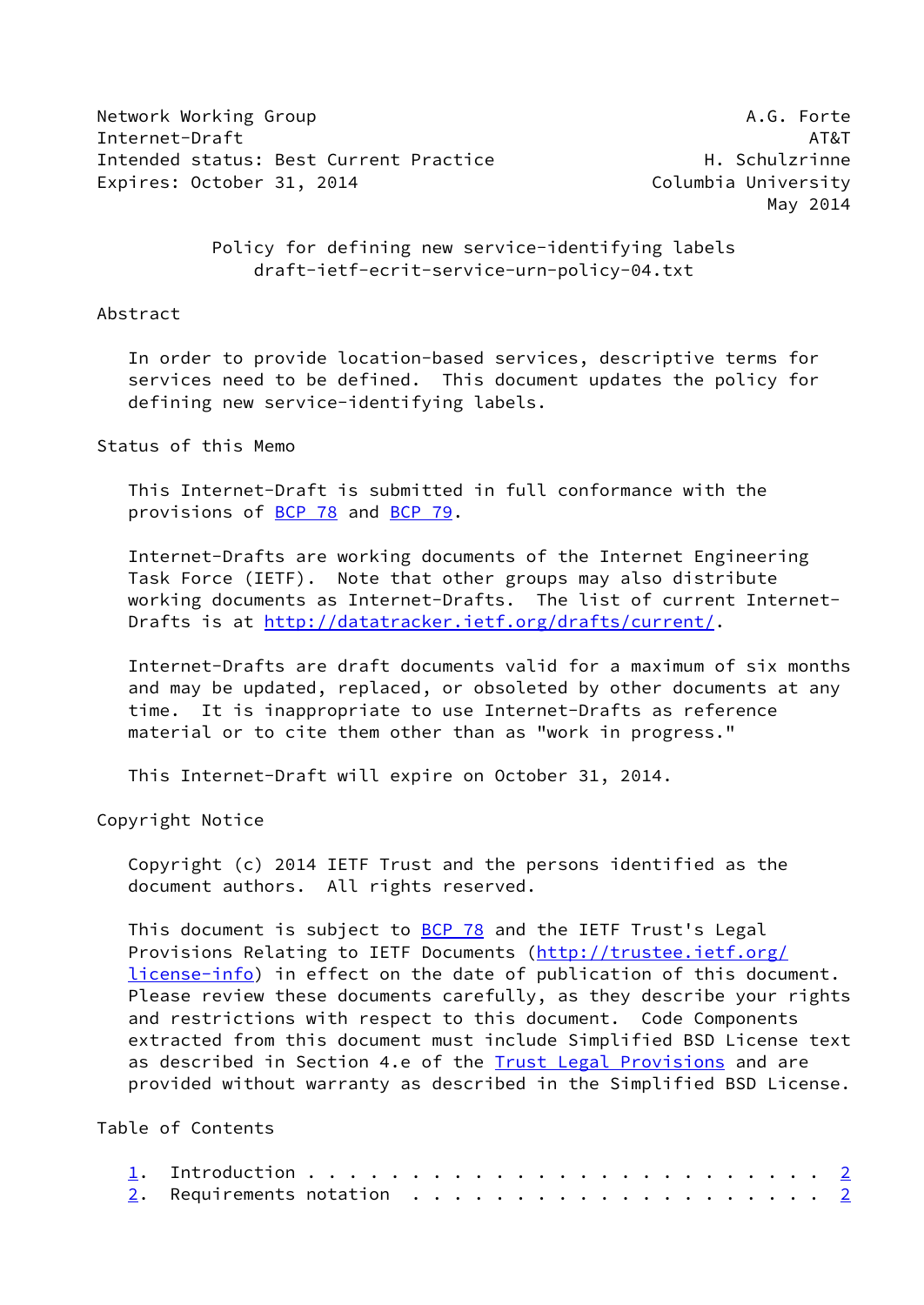- [3](#page-1-3). Namespace Guidelines . . . . . . . . . . . . . . . . . . . . . [2](#page-1-1)
- [4](#page-2-0). Guidelines for the creation of new top-level services  $\cdots$  . [2](#page-1-1)

Forte & Schulzrinne Expires October 31, 2014 [Page 1]

<span id="page-1-1"></span>Internet-Draft Service URN Policy May 2014 [5](#page-2-1). IANA Considerations . . . . . . . . . . . . . . . . . . . . . [3](#page-2-2) [6](#page-2-3). Security Considerations . . . . . . . . . . . . . . . . . . [3](#page-2-2) [7](#page-2-4). References . . . . . . . . . . . . . . . . . . . . . . . . . . [3](#page-2-2) Authors' Addresses . . . . . . . . . . . . . . . . . . . . . . . . [3](#page-2-2)

## <span id="page-1-0"></span>[1](#page-1-0). Introduction

 Nowadays location-based services are widespread. Devices can detect a user location and retrieve all available services in the sourroundings of that location. A particular service can be described by one or multiple terms such as "restaurant", "parking" and "ATM machine". All such terms, however, need to be formally defined so that a registry can be built and used to assure consistency and compatibility between devices and between service providers. Since descriptive terms for services are almost unbounded, such registry would contain the most common terms. In this document we update the policy for defining new terms, that is new service-identifying labels.

<span id="page-1-2"></span>[2](#page-1-2). Requirements notation

 The key words "MUST", "MUST NOT", "REQUIRED", "SHALL", "SHALL NOT", "SHOULD", "SHOULD NOT", "RECOMMENDED", "MAY", and "OPTIONAL" in this document are to be interpreted as described in [\[RFC2119](https://datatracker.ietf.org/doc/pdf/rfc2119)].

<span id="page-1-3"></span>[3](#page-1-3). Namespace Guidelines

 [NOTE: Have we agreed on this approach that is, do we allow private namespaces?]

Whereas one entity applies for the registraton of several new top level services which are of no interest to the general public, the expert reviewer SHOULD consider the creation of an ad-hoc private namespace (e.g., urn:nena [[RFC6061](https://datatracker.ietf.org/doc/pdf/rfc6061)]) under which such entity would be free to define its own set of services and service labels.

 On the other hand, if the new top-level services are of interest to the general public or there is just one single top-level service to be registered, the expert reviewer SHOULD decide for registration in the public namespace domain (i.e., urn:service).

Namespaces MAY, at their discretion, use discovery mechanisms other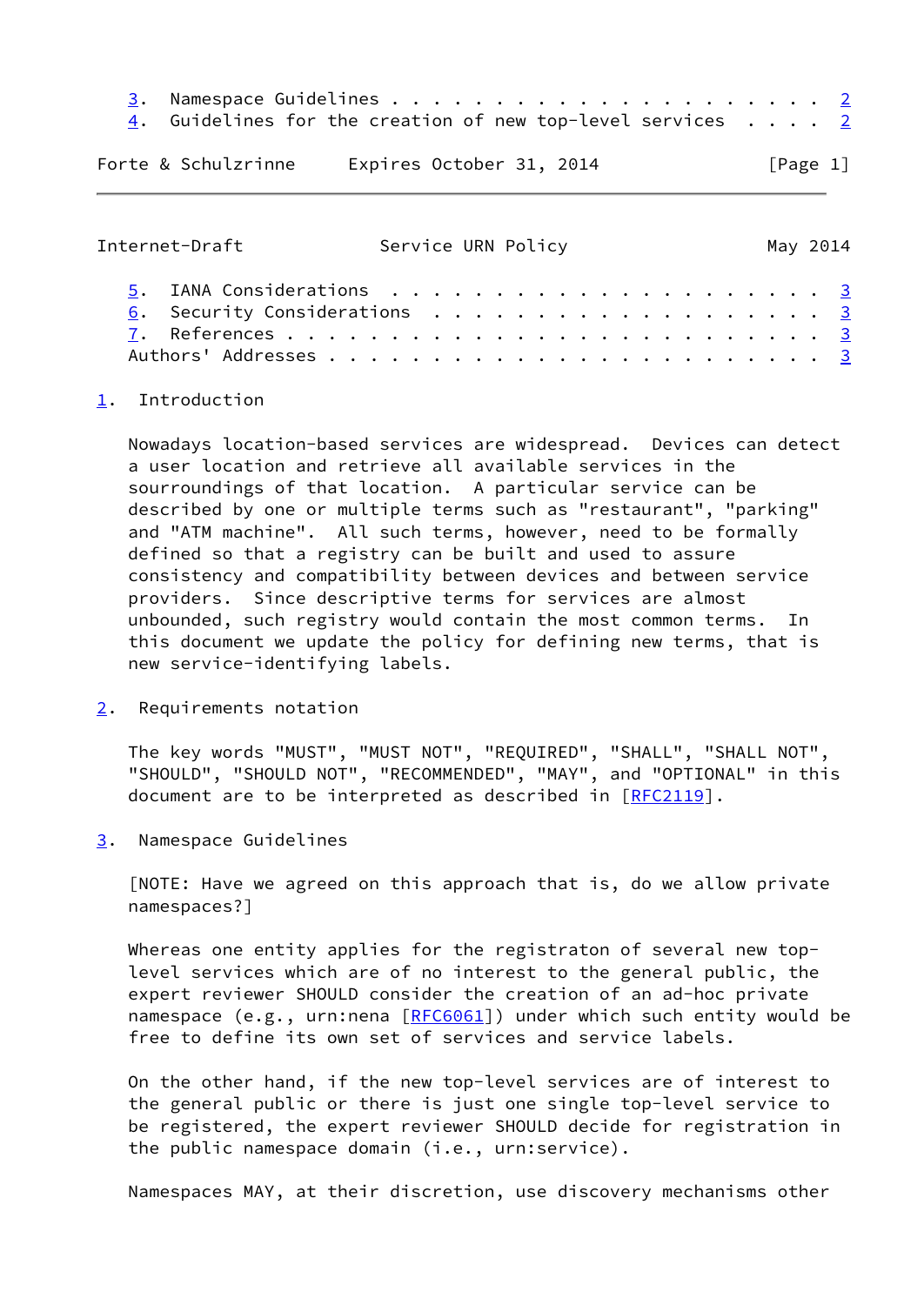than the one described in [[RFC5222](https://datatracker.ietf.org/doc/pdf/rfc5222)].

<span id="page-2-0"></span>[4](#page-2-0). Guidelines for the creation of new top-level services

 [NOTE: Should this section apply only to the public namespace domain? Do we want to give some general guidelines for private namespaces as well?]

 The number of services that can be defined is very large. New services, however, SHOULD at least satisfy the following guidelines.

 - The service MUST NOT overlap with any other service previously registered;

| Forte & Schulzrinne | Expires October 31, 2014 | [Page 2] |
|---------------------|--------------------------|----------|
|---------------------|--------------------------|----------|

<span id="page-2-2"></span>Internet-Draft Service URN Policy May 2014

- The service has to be of general interest;
- It should not be specific to a particular country or region;

 - The language in which the new service is defined MUST be English (this is a protocol token, not meant to be shown to humans);

 - The newly defined services SHOULD correspond to a standard statistical classification of enterprises or services, such as the North American Industry Classification System (NAICS) and the International Standard Industrial Classification of All Economic Activities (ISIC).

<span id="page-2-1"></span>[5](#page-2-1). IANA Considerations

This document updates Section [4.1 of \[RFC5031\]](https://datatracker.ietf.org/doc/pdf/rfc5031#section-4.1) in that the policy for adding top-level service labels is "Expert Review". The expert is designated by the RAI Area Director.

 [NOTE: Add requirement for external non-IETF document or template here?]

<span id="page-2-3"></span>[6](#page-2-3). Security Considerations

This document does not raise security issues.

<span id="page-2-4"></span>[7](#page-2-4). References

[RFC2119] Bradner, S., "Key words for use in RFCs to Indicate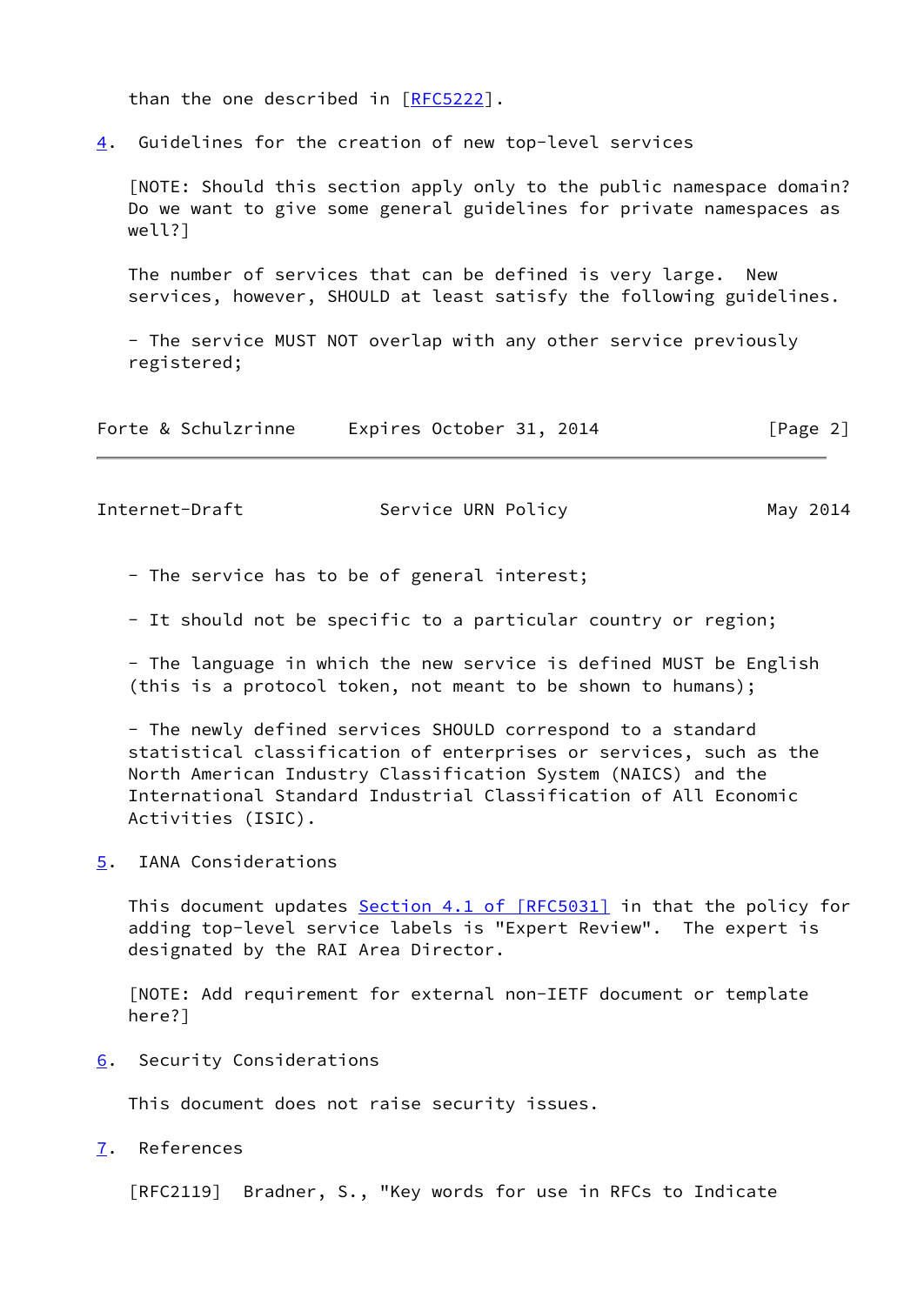Requirement Levels", [BCP 14](https://datatracker.ietf.org/doc/pdf/bcp14), [RFC 2119](https://datatracker.ietf.org/doc/pdf/rfc2119), March 1997.

- [RFC5031] Schulzrinne, H., "A Uniform Resource Name (URN) for Emergency and Other Well-Known Services", [RFC 5031](https://datatracker.ietf.org/doc/pdf/rfc5031), January 2008.
- [RFC5222] Hardie, T., Newton, A., Schulzrinne, H. and H. Tschofenig, "LoST: A Location-to-Service Translation Protocol", [RFC](https://datatracker.ietf.org/doc/pdf/rfc5222) [5222,](https://datatracker.ietf.org/doc/pdf/rfc5222) August 2008.
- [RFC6061] Rosen, B., "Uniform Resource Name (URN) Namespace for the National Emergency Number Association (NENA)", [RFC 6061](https://datatracker.ietf.org/doc/pdf/rfc6061), January 2011.

Authors' Addresses

 Andrea G. Forte AT&T Security Research Center 33 Thomas Street New York, NY 10007 USA

Email: forte@att.com

Forte & Schulzrinne Expires October 31, 2014 [Page 3]

Internet-Draft Service URN Policy May 2014

 Henning Schulzrinne Columbia University Department of Computer Science 1214 Amsterdam Avenue, MC 0401 New York, NY 10027 USA

Email: hgs@cs.columbia.edu